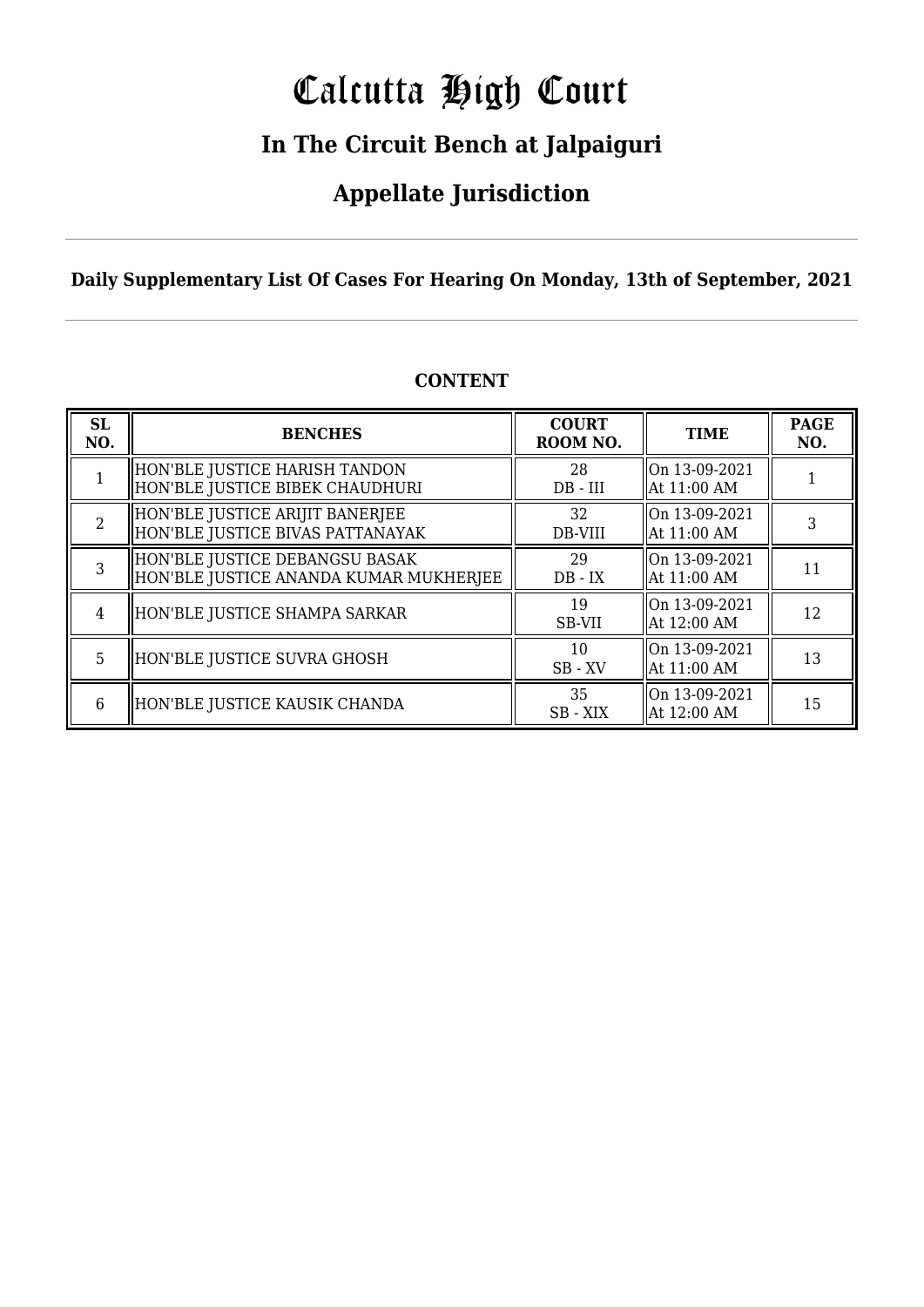

# Calcutta High Court

**In The Circuit Bench at Jalpaiguri**

### **Appellate Side**

**DAILY CAUSELIST** For Monday The 13<sup>th</sup> September 2021

#### **COURT NO. 28**

#### **DIVISION BENCH (DB - III) AT 11:00 AM HON'BLE JUSTICE HARISH TANDON HON'BLE JUSTICE BIBEK CHAUDHURI (VIA VIDEO CONFERENCE)**

#### **FROM PRINCIPAL BENCH**

#### **NOT SITTING**

#### **FOR ORDERS**

| 1              |                    | IA NO. CRAN/1/2021 RAMESH MANJU BISHNOI@<br>RAMESH MANJU BISHNOY@<br>RAMESH KUMAR BISHNOI | PRITAM ROY<br>PRITAM ROY |
|----------------|--------------------|-------------------------------------------------------------------------------------------|--------------------------|
|                | In CRM/497/2021    | Vs<br>THE STATE OF WEST BENGAL                                                            |                          |
|                |                    | <b>APPLICATION FOR BAIL</b>                                                               |                          |
| $\mathfrak{D}$ | CRM/437/2021       | AMJAD KHAN AND ANR<br>VS                                                                  | <b>BISWAJIT DAS</b>      |
|                |                    | THE STATE OF WEST BENGAL                                                                  |                          |
|                | IA NO: CRAN/1/2021 |                                                                                           |                          |
| 3              | CRM/746/2021       | NARAYAN SAHA AND ORS<br>VS                                                                | <b>SUDIP GUHA</b>        |
|                |                    | THE STATE OF WEST BENGAL                                                                  |                          |
| 4              | CRM/838/2021       | <b>PARESH SEN</b><br>VS                                                                   | <b>SUDIP GUHA</b>        |
|                |                    | THE STATE OF WEST BENGAL                                                                  |                          |
| 5              | CRM/865/2021       | <b>GOPAL BARMAN</b><br>VS                                                                 | <b>BABLU MITRA</b>       |
|                |                    | THE STATE OF WEST BENGAL                                                                  |                          |
| 6              | CRM/913/2021       | <b>ABHIJIT BISWAS</b><br>VS                                                               | <b>SMARAJIT BASU</b>     |
|                |                    | State of West Bengal                                                                      |                          |
| 7              | CRM/916/2021       | MD. NOOR ALAM<br><b>VS</b>                                                                | <b>ASHOK KR SINGH</b>    |
|                |                    | State of West Bengal                                                                      |                          |
|                |                    | <b>APPLICATION FOR ANTICIPATORY BAIL</b>                                                  |                          |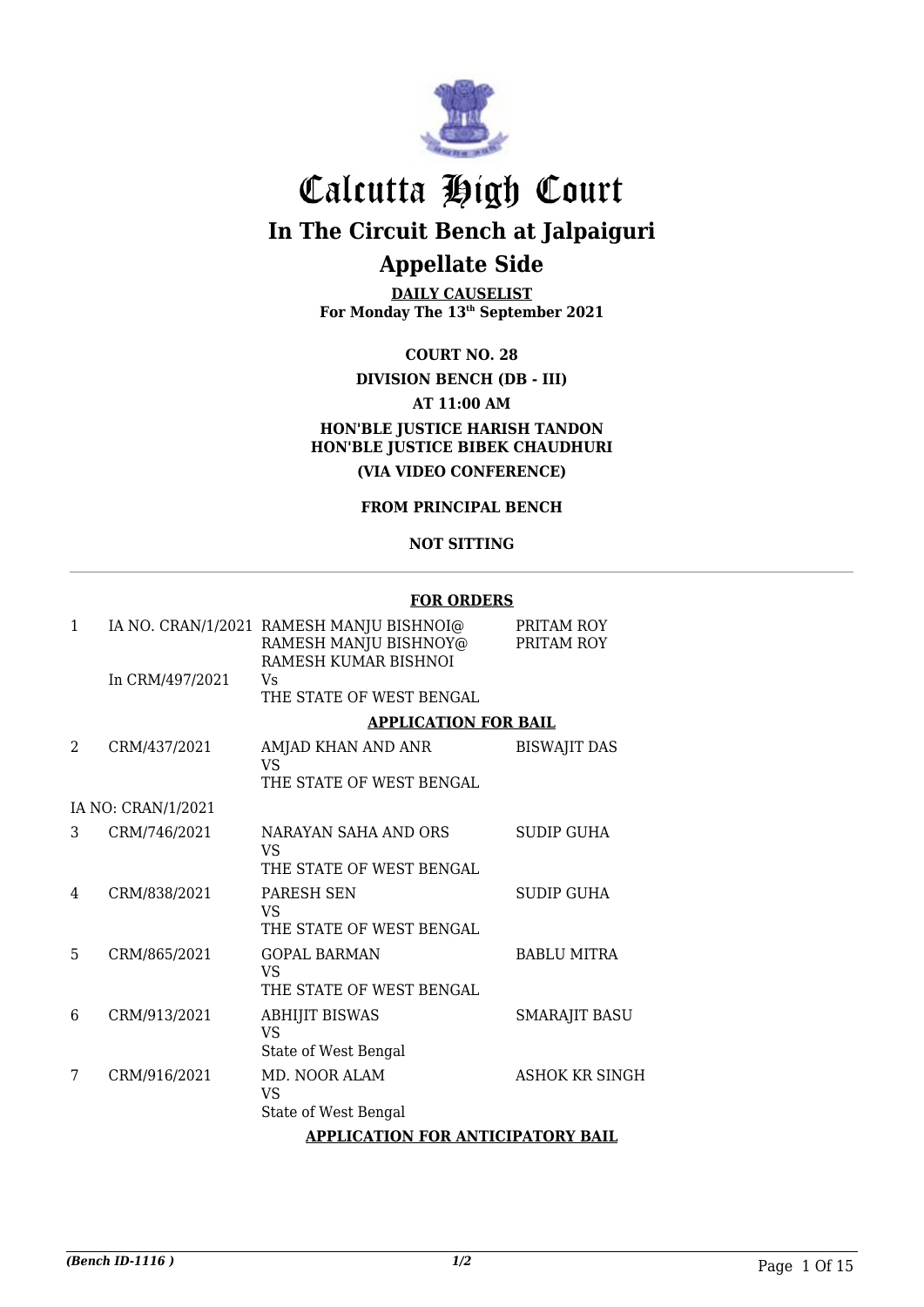| 8  | CRM/579/2021                    | <b>CHANDAN LASKAR</b><br>VS<br>THE STATE OF WEST BENGAL                        | SUBHASISH MISRA                                           |
|----|---------------------------------|--------------------------------------------------------------------------------|-----------------------------------------------------------|
|    | IA NO: CRAN/1/2021              |                                                                                |                                                           |
| 9  | CRM/473/2021                    | DHRUBAJYOTI ROY AND ORS<br>VS<br>THE STATE OF WEST BENGAL                      | HILLOL SAHA<br><b>PODDER</b>                              |
| 10 | CRM/733/2021                    | <b>JUGAL SARKAR</b><br>VS<br>THE STATE OF WEST BENGAL                          | <b>JAYDEEP KANTA</b><br><b>BHOWMIK</b>                    |
| 11 | CRM/790/2021                    | SATYAKI CHAKRABORTY<br>VS<br>State of West Bengal                              | PUJA GOSWAMI                                              |
| 12 | CRM/803/2021                    | <b>ARUN KUMAR</b><br>VS<br>State of West Bengal                                | <b>SURYANEEL DAS</b>                                      |
| 13 | CRM/846/2021                    | RABIKANTA ADHIKARY<br>VS<br>STATE OF WEST BENGAL                               | <b>KALIPADA DAS</b>                                       |
| 14 | CRM/853/2021                    | <b>BABLU BARMAN AND ORS</b><br>VS<br>State of West Bengal                      | RATAN CHANDRA<br>ROY                                      |
| 15 | CRM/900/2021                    | <b>APARNESH</b><br>MUKHOPADHYAY@MUKHERJEE<br><b>VS</b><br>State of West Bengal | <b>ANKITA DEY</b>                                         |
| 16 | CRM/908/2021                    | ANIL BANSAL AND ANR<br><b>VS</b><br>State of West Bengal AND ANR               | <b>SPTEWARY</b>                                           |
|    |                                 | <b>APPLICATION</b>                                                             |                                                           |
| 17 | IA NO. CRAN/1/2021 SARJU SHARMA | Vs<br>THE STATE OF WEST BENGAL                                                 | ANIRBAN BANERJEE                                          |
|    | In CRM/74/2021                  |                                                                                |                                                           |
| 18 |                                 | IA NO. CRAN/1/2021 SOLEMAN MOLLA @<br>CHOLEMAN MOLLA AND ORS<br>Vs             | <b>HILLOL SAHA</b><br><b>PODDER</b><br>HILLOL SAHA        |
|    | In CRM/470/2021                 | THE STATE OF WEST BENGAL                                                       | <b>PODDER</b>                                             |
| 19 | IA NO. CRAN/1/2021 RAHIM ALI    | Vs<br>THE STATE OF WEST BENGAL                                                 | <b>HILLOL SAHA</b><br><b>PODDER</b><br><b>HILLOL SAHA</b> |
|    | In CRM/474/2021                 |                                                                                | PODDER                                                    |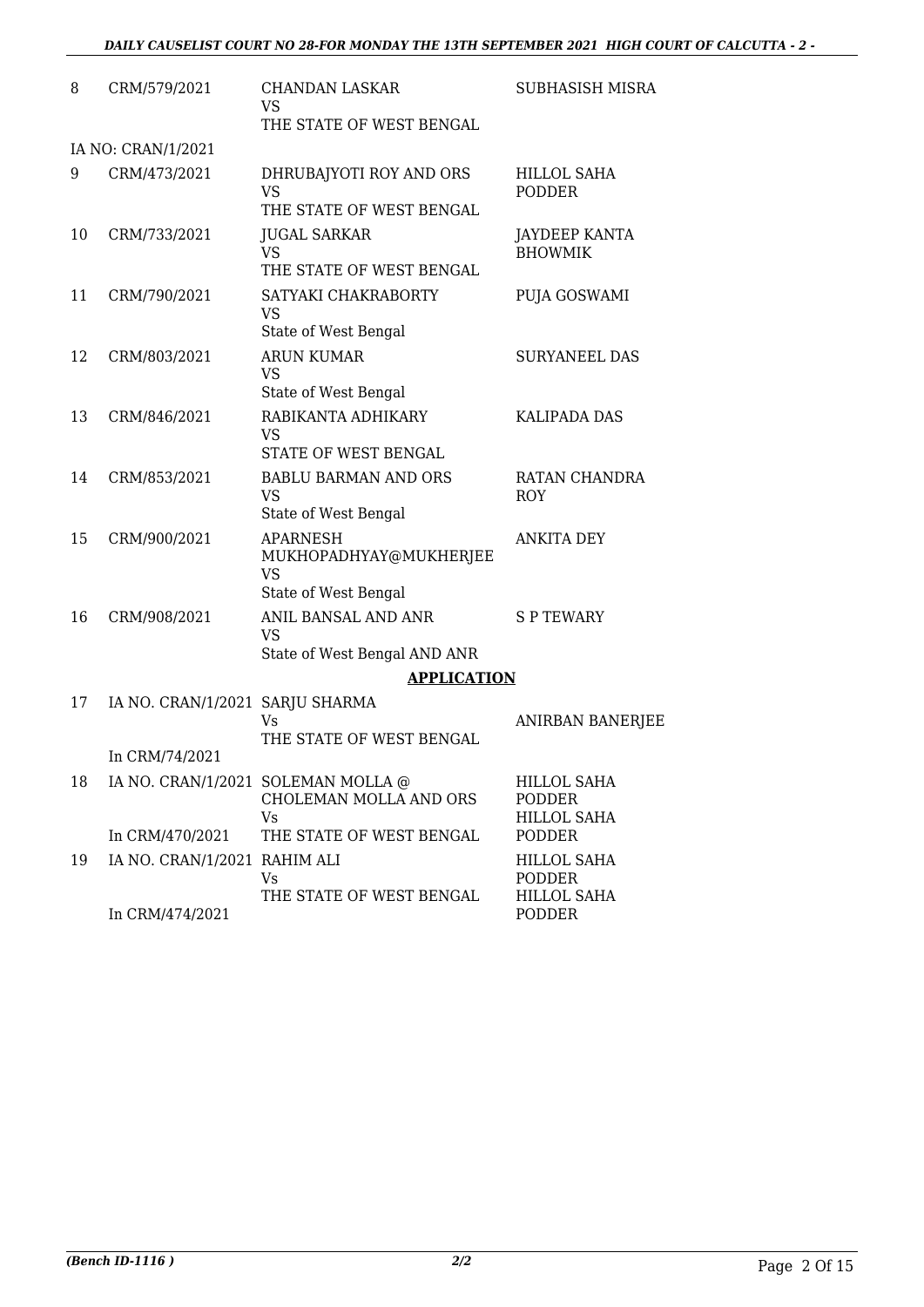

**DAILY CAUSELIST For Monday The 13th September 2021**

**COURT NO. 32**

**DIVISION BENCH (DB-VIII)**

**AT 11:00 AM**

#### **HON'BLE JUSTICE ARIJIT BANERJEE HON'BLE JUSTICE BIVAS PATTANAYAK**

#### **(VIA VIDEO CONFERENCE)**

#### **FROM PRINCIPAL BENCH**

#### **1) NOTE : EVERY MONDAY, WEDNESDAY AND FRIDAY ANTICIPATORY BAIL U/S 438 WILL BE TAKEN UP SERIALLY.**

#### **2) NOTE : EVERY TUESDAY AND THURSDAY APPLICATION FOR BAIL U/S 439 WILL BE TAKEN UP SERIALLY.**

#### **ON EVERY MONDAY AND FRIDAY ALL JALPAIGURI MATTERS WILL BE TAKEN UP FROM 2.00 P.M. ONWARDS;**

#### **ON WEDNESDAY ALL JALPAIGURI MATTERS WILL BE TAKEN UP FROM 11.00 A.M. ONWARDS**

|              | TO DE MENTIONED              |                                                                |                                        |  |
|--------------|------------------------------|----------------------------------------------------------------|----------------------------------------|--|
| $\mathbf{1}$ | CRM/845/2021<br>[CORRECTION] | <b>MINTU KUMAR</b><br>VS<br>State of West Bengal               | <b>SUMAN SEHANABIS</b>                 |  |
|              |                              | <b>SPECIALLY FIXED MATTER (BAIL)</b>                           |                                        |  |
| 2            | CRM/479/2021                 | SOHONLAL AND ANR<br>VS<br>THE STATE OF WEST<br><b>BENGAL</b>   | <b>JAYDEEP KANTA</b><br><b>BHOWMIK</b> |  |
|              | IA NO: CRAN/1/2021           |                                                                |                                        |  |
| 3            | CRM/509/2021                 | <b>RUSTOM MIAH</b><br>VS<br>THE STATE OF WEST<br><b>BENGAL</b> | <b>ARUSHI RATHORE</b>                  |  |
|              | IA NO: CRAN/1/2021           |                                                                |                                        |  |
|              |                              | <b>RELAXATION OF ANTICIPATORY BAIL APPLICATION</b>             |                                        |  |

#### **TO BE MENTIONED**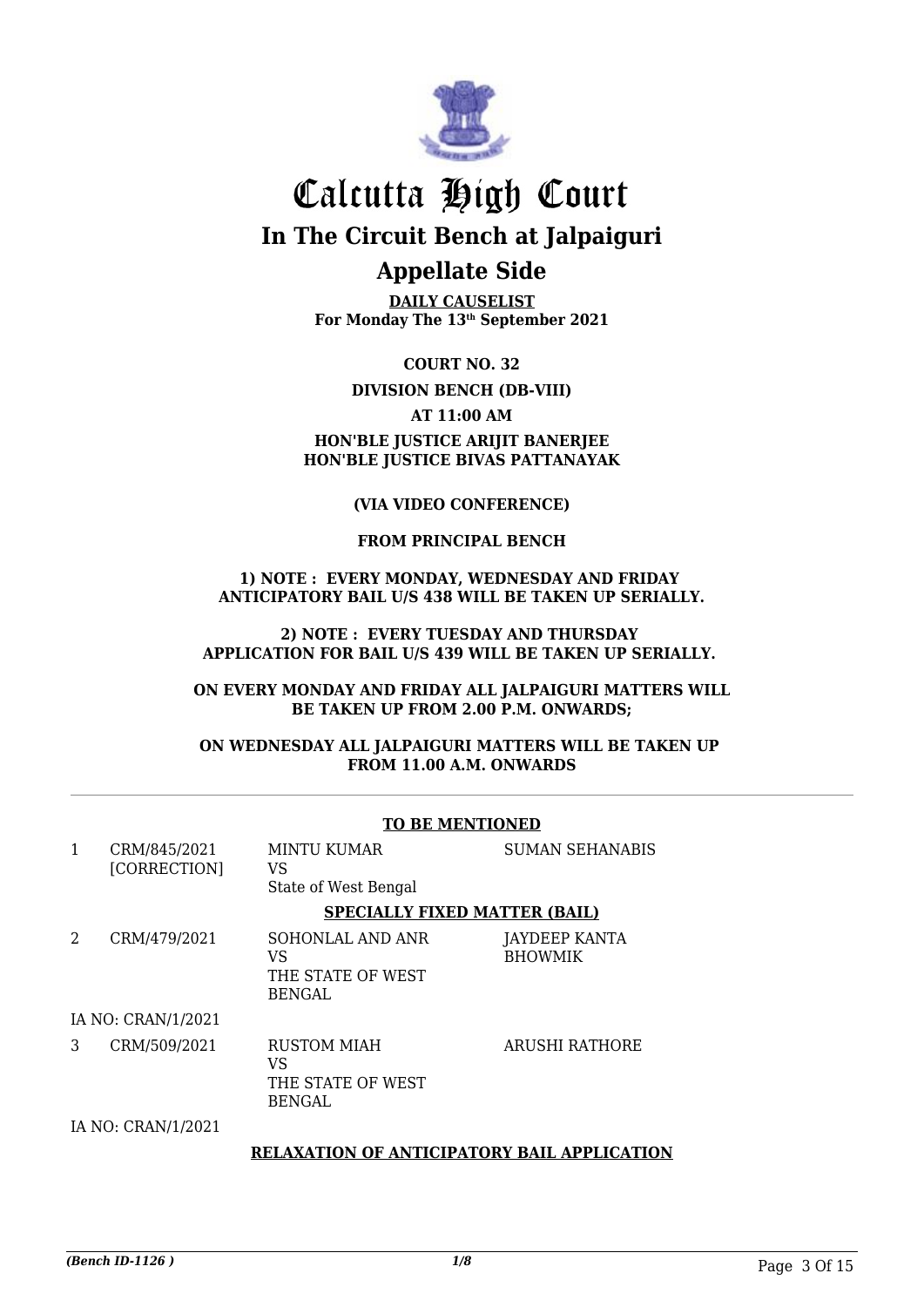| 4  | CRM/510/2021       | BAIDYA CHAKRABORTY<br><b>VS</b><br>THE STATE OF WEST<br><b>BENGAL</b>                                                            | MADHUSHRI DUTTA                     |
|----|--------------------|----------------------------------------------------------------------------------------------------------------------------------|-------------------------------------|
|    | IA NO: CRAN/2/2021 |                                                                                                                                  |                                     |
| 5  | CRM/575/2021       | NEMAI KARMAKAR @ NIMAI KALLAL GHOSH<br><b>VS</b><br>THE STATE OF WEST<br><b>BENGAL</b>                                           |                                     |
|    | IA NO: CRAN/2/2021 |                                                                                                                                  |                                     |
|    |                    | <b>APPLICATION FOR ANTICIPATORY BAIL</b>                                                                                         |                                     |
| 6  | CRM/775/2021       | ERSAD ALI @ ERSHAD ALI<br><b>VS</b><br>THE STATE OF WEST<br><b>BENGAL</b>                                                        | <b>SUDIP GUHA</b>                   |
| 7  | CRM/837/2021       | <b>GANESH RAVA</b><br><b>VS</b><br>State of West Bengal                                                                          | <b>ARNAB SAHA</b>                   |
| 8  | CRM/857/2021       | RABINDRA NATH DAS AND<br><b>ORS</b><br><b>VS</b><br>State of West Bengal                                                         | RATAN CHANDRA<br><b>ROY</b>         |
| 9  | CRM/68/2021        | MANGAL DAS AND ORS<br><b>VS</b><br>THE STATE OF WEST<br><b>BENGAL</b>                                                            | <b>ARIJIT GHOSH</b>                 |
| 10 | CRM/71/2021        | <b>BIMAL DAS @ BIMAL</b><br><b>KUMAR DAS</b><br><b>VS</b><br>THE STATE OF WEST<br><b>BENGAL</b>                                  | <b>HILLOL SAHA</b><br><b>PODDER</b> |
| 11 | CRM/391/2021       | MINHAJUL HAKIM @<br>MIRAJUL RAHAMAN<br>VS.<br>THE STATE OF WEST<br><b>BENGAL</b>                                                 | <b>HILLOL SAHA</b><br><b>PODDER</b> |
| 12 | CRM/413/2021       | <b>KUMAR NIRENDRA</b><br>NARAYAN @ NIREN<br><b>NARAYAN</b><br><b>VS</b><br>THE STATE OF WEST<br><b>BENGAL</b>                    | HILLOL SAHA<br><b>PODDER</b>        |
| 13 | CRM/417/2021       | SUBAL CHANDRA ROY<br><b>VS</b><br>THE STATE OF WEST<br><b>BENGAL</b>                                                             | <b>HILLOL SAHA</b><br><b>PODDER</b> |
| 14 | CRM/453/2021       | <b>BISWANATH</b><br>BHATTACHARYA@<br><b>BISWANATH</b><br><b>BHATTACHARJEE</b><br><b>VS</b><br>THE STATE OF WEST<br><b>BENGAL</b> | <b>HILLOL SAHA</b><br><b>PODDER</b> |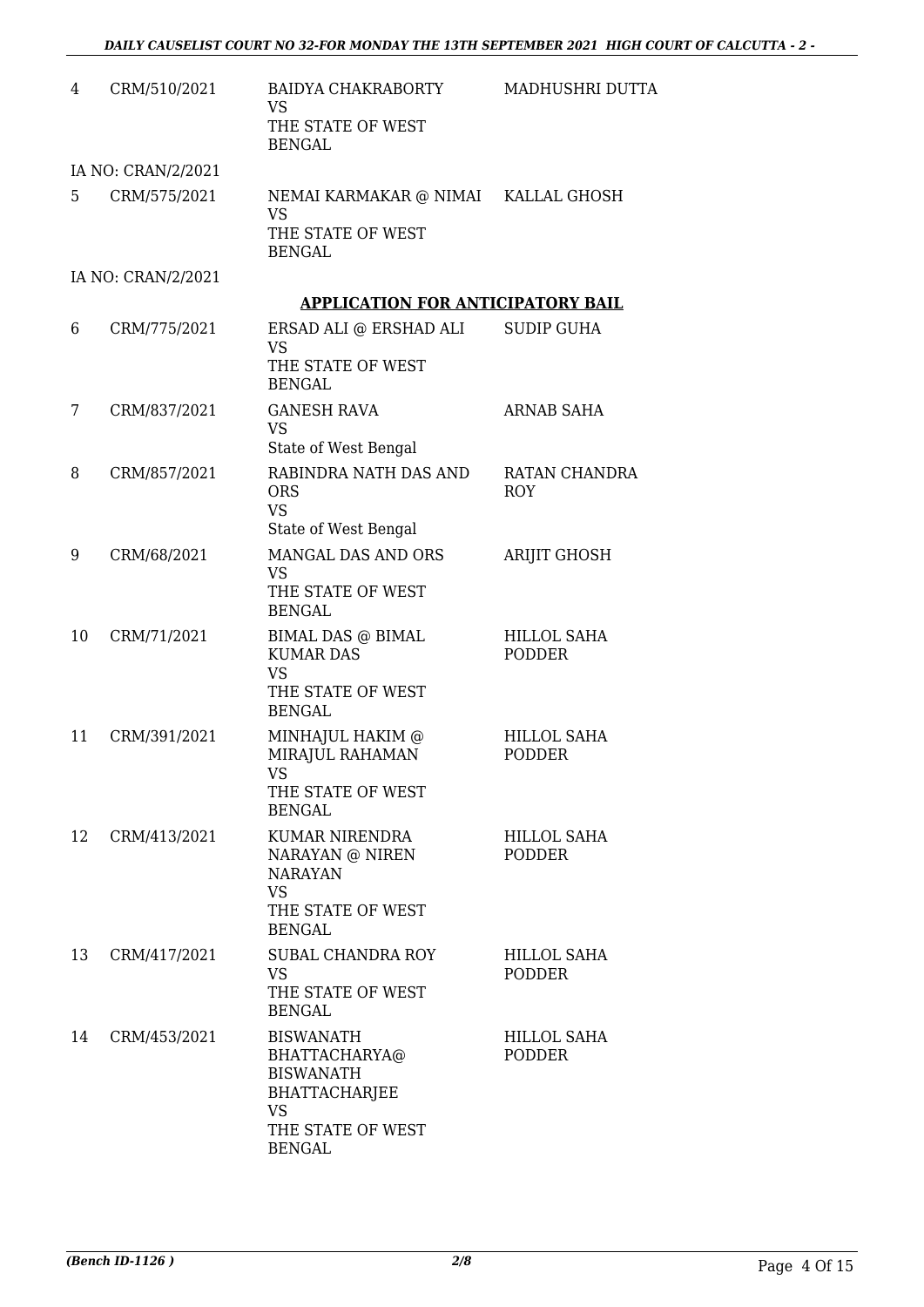| 15 | CRM/464/2021 | <b>BISWANATH</b><br>BHATTACHARYA @<br><b>BISWANATH</b><br>BHATTACHARJEE<br><b>VS</b><br>THE STATE OF WEST<br><b>BENGAL</b> | <b>HILLOL SAHA</b><br><b>PODDER</b> |
|----|--------------|----------------------------------------------------------------------------------------------------------------------------|-------------------------------------|
| 16 | CRM/501/2021 | AJIJUL HAQUE @ AJIJUL<br><b>HAK</b><br>VS.<br>THE STATE OF WEST<br><b>BENGAL</b>                                           | <b>HILLOL SAHA</b><br><b>PODDER</b> |
| 17 | CRM/541/2021 | LOKENATH SAHA<br>VS.<br>THE STATE OF WEST<br><b>BENGAL</b>                                                                 | <b>SUDIP GUHA</b>                   |
| 18 | CRM/554/2021 | TUFAN MITRA @ SISHIR<br><b>MITRA</b><br><b>VS</b><br>THE STATE OF WEST<br><b>BENGAL</b>                                    | <b>HILLOL SAHA</b><br><b>PODDER</b> |
| 19 | CRM/583/2021 | JYOTI FALODIYA DAS @<br>JYOTI RANI FALODIYA DAS<br><b>AND ANR</b><br><b>VS</b><br>THE STATE OF WEST<br><b>BENGAL</b>       | ARPITA SAHA                         |
| 20 | CRM/831/2021 | <b>SHANTA BARMAN</b> @<br>SHANTA MANDAL AND ANR<br>VS.<br>THE STATE OF WEST<br><b>BENGAL</b>                               | <b>HILLOL SAHA</b><br><b>PODDER</b> |
| 21 | CRM/852/2021 | SAHIDUL MIYA<br><b>VS</b><br>THE STATE OF WEST<br><b>BENGAL</b>                                                            | <b>HILLOL SAHA</b><br><b>PODDER</b> |
| 22 | CRM/862/2021 | BISHNU BARMAN @ DOLO<br><b>ROY</b><br><b>VS</b><br>STATE OF WEST BENGAL                                                    | KALIPADA DAS                        |
| 23 | CRM/883/2021 | ABED ALI AND ANR<br><b>VS</b><br>State of West Bengal                                                                      | <b>SUBHASISH MISRA</b>              |
| 24 | CRM/884/2021 | KAJALI BARMAN AND ANR<br><b>VS</b><br>State of West Bengal                                                                 | <b>SUBHASIS MISRA</b>               |
| 25 | CRM/435/2021 | <b>GOUR SAHA</b><br><b>VS</b><br>THE STATE OF WEST<br><b>BENGAL</b>                                                        | <b>HILLOL SAHA</b><br><b>PODDER</b> |
| 26 | CRM/570/2021 | JAMINI MOHAN DAS<br><b>VS</b><br>THE STATE OF WEST<br><b>BENGAL</b>                                                        | <b>ARNAB SAHA</b>                   |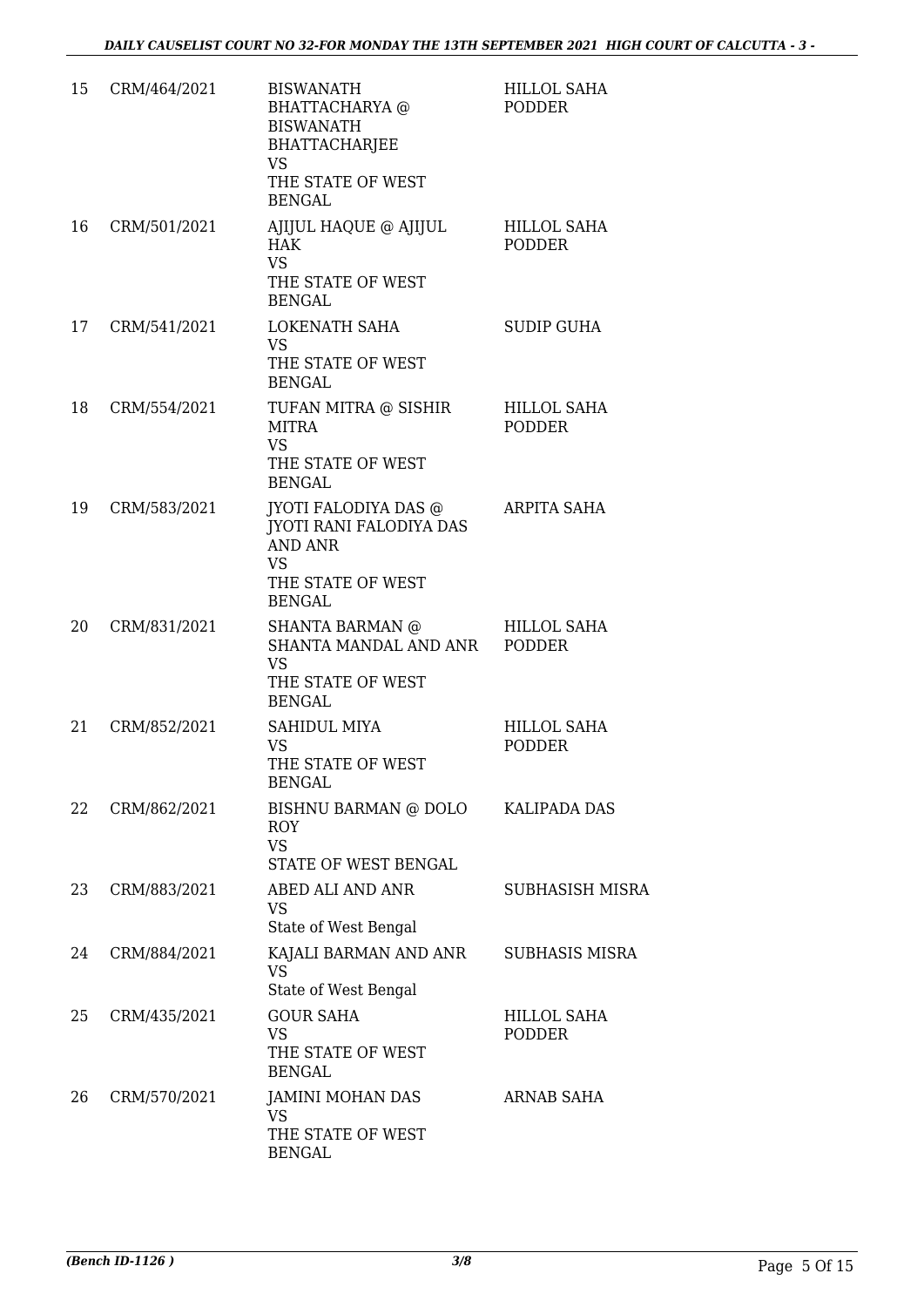| 27 | CRM/580/2021       | SUBHAS KARJI AND ANR<br><b>VS</b><br>THE STATE OF WEST                                                              | <b>ARNAB SAHA</b>                  |
|----|--------------------|---------------------------------------------------------------------------------------------------------------------|------------------------------------|
|    |                    | <b>BENGAL</b>                                                                                                       |                                    |
| 28 | CRM/490/2021       | MANGALDIP BARMAN<br><b>VS</b>                                                                                       | <b>ARNAB SAHA</b>                  |
|    |                    | THE STATE OF WEST<br><b>BENGAL</b>                                                                                  |                                    |
| 29 | CRM/522/2021       | RANJAN DAS AND ORS<br><b>VS</b><br>THE STATE OF WEST<br><b>BENGAL</b>                                               | <b>ARNAB SAHA</b>                  |
|    | IA NO: CRAN/1/2021 |                                                                                                                     |                                    |
| 30 | CRM/403/2021       | SUBHAS SAHA @ BHAKTAO<br><b>SAHA</b><br><b>VS</b><br>THE UNION OF INDIA                                             | ARNAB SAHA                         |
| 31 | CRM/756/2021       | PRAFULLA KUMAR SINGH<br>@ PRAFULLA KUMAR SINHA<br><b>AND ANR</b><br><b>VS</b><br>THE STATE OF WEST<br><b>BENGAL</b> | JEENIA RUDRA                       |
| 32 | CRM/901/2021       | <b>GOLAB HOSSAIN @GOLAP</b><br>HOSSAIN AND ANR<br><b>VS</b><br>State of West Bengal                                 | <b>JEENIA RUDRA</b>                |
| 33 | CRM/512/2021       | RITU KHATUN AND ANR<br><b>VS</b><br>THE STATE OF WEST<br><b>BENGAL</b>                                              | MADHUSHRI DUTTA                    |
| 34 | CRM/406/2021       | ABHIJIT MUKHERJEE @<br><b>MUKHARJEE</b><br><b>VS</b><br>THE STATE OF WEST<br><b>BENGAL</b>                          | JEENIA RUDRA                       |
| 35 | CRM/138/2021       | SANDHYA ROY @ SANDHYA<br><b>BALA ROY AND ANR</b><br><b>VS</b><br>The State of West Bengal                           | MR. PARTHA PRATIM<br><b>SARKAR</b> |
|    | IA NO: CRAN/1/2021 |                                                                                                                     |                                    |
| 36 | CRM/827/2021       | TIKARAM GAUTAM AND<br><b>ANR</b><br><b>VS</b><br>THE UNION OF INDIA                                                 | HILLOL SAHA<br><b>PODDER</b>       |
| 37 | CRM/842/2021       | SISHU GOPAL ROY AND ORS<br><b>VS</b><br>THE STATE OF WEST<br><b>BENGAL</b>                                          | DEBAJIT KUNDU                      |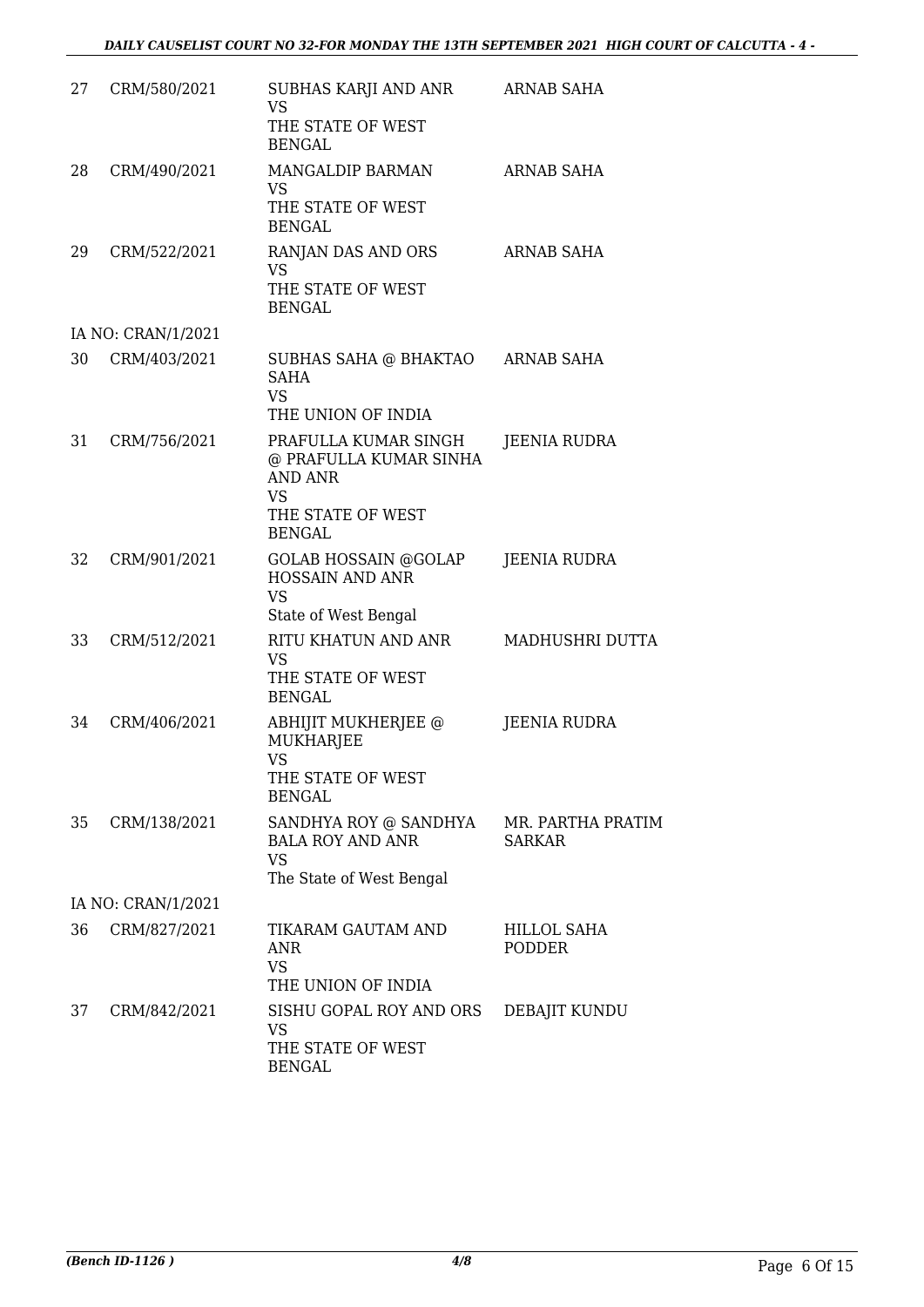| 38 | CRM/539/2021       | SRI GOBINDA KUMAR<br><b>MANDAL</b><br><b>VS</b><br>UNION OF INDIA (NCB)                                         | MISS. ARPITA SAHA     |
|----|--------------------|-----------------------------------------------------------------------------------------------------------------|-----------------------|
|    | IA NO: CRAN/1/2021 |                                                                                                                 |                       |
| 39 | CRM/762/2021       | NABIKARIM MIAH @ MIYA<br>VS<br>THE STATE OF WEST<br><b>BENGAL</b>                                               | <b>SUDIP GUHA</b>     |
| 40 | CRM/840/2021       | SADEK ALI MIAH @<br>CHHADEK ALI MIAH AND<br><b>ORS</b><br><b>VS</b><br>THE STATE OF WEST<br><b>BENGAL</b>       | <b>SUDIP GUHA</b>     |
| 41 | CRM/885/2021       | <b>SUPRIYA SHAW AND ORS</b><br><b>VS</b><br>State of West Bengal                                                | <b>BHASKAR HUTAIT</b> |
| 42 | CRM/896/2021       | KASEM MD<br><b>VS</b><br>THE STATE OF WEST<br><b>BENGAL</b>                                                     | <b>SUDIP GUHA</b>     |
| 43 | CRM/851/2021       | SAIDUL ISLAM @ SAIDUL<br>HOQUE AND ANR<br><b>VS</b><br>THE STATE OF WEST                                        | <b>SUDIP GUHA</b>     |
| 44 | CRM/566/2021       | <b>BENGAL</b><br><b>RAKSHID ALAM</b><br>VS<br>THE STATE OF WEST<br><b>BENGAL</b>                                | ARPITA SAHA           |
|    | IA NO: CRAN/1/2021 |                                                                                                                 |                       |
| 45 | CRM/888/2021       | <b>SUSANTA BARMAN @</b><br>SUSHANTA BARMAN AND<br><b>ORS</b><br><b>VS</b><br>THE STATE OF WEST<br><b>BENGAL</b> | SUDIP GUHA            |
| 46 | CRM/911/2021       | TIKENDRA KUMAR DAS<br>AND ORS<br><b>VS</b><br>State of West Bengal                                              | MADHUSHRI DUTTA       |
| 47 | CRM/889/2021       | ECHA HAQUE ALI<br><b>VS</b><br>THE STATE OF WEST<br><b>BENGAL</b>                                               | <b>SUDIP GUHA</b>     |
| 48 | CRM/877/2021       | DIGEN MANDAL AND ORS<br><b>VS</b><br>THE STATE OF WEST<br><b>BENGAL</b>                                         | SUDIP GUHA            |
| 49 | CRM/897/2021       | MOHINI SARKAR AND ORS<br><b>VS</b><br>THE STATE OF WEST<br><b>BENGAL</b>                                        | <b>SUDIP GUHA</b>     |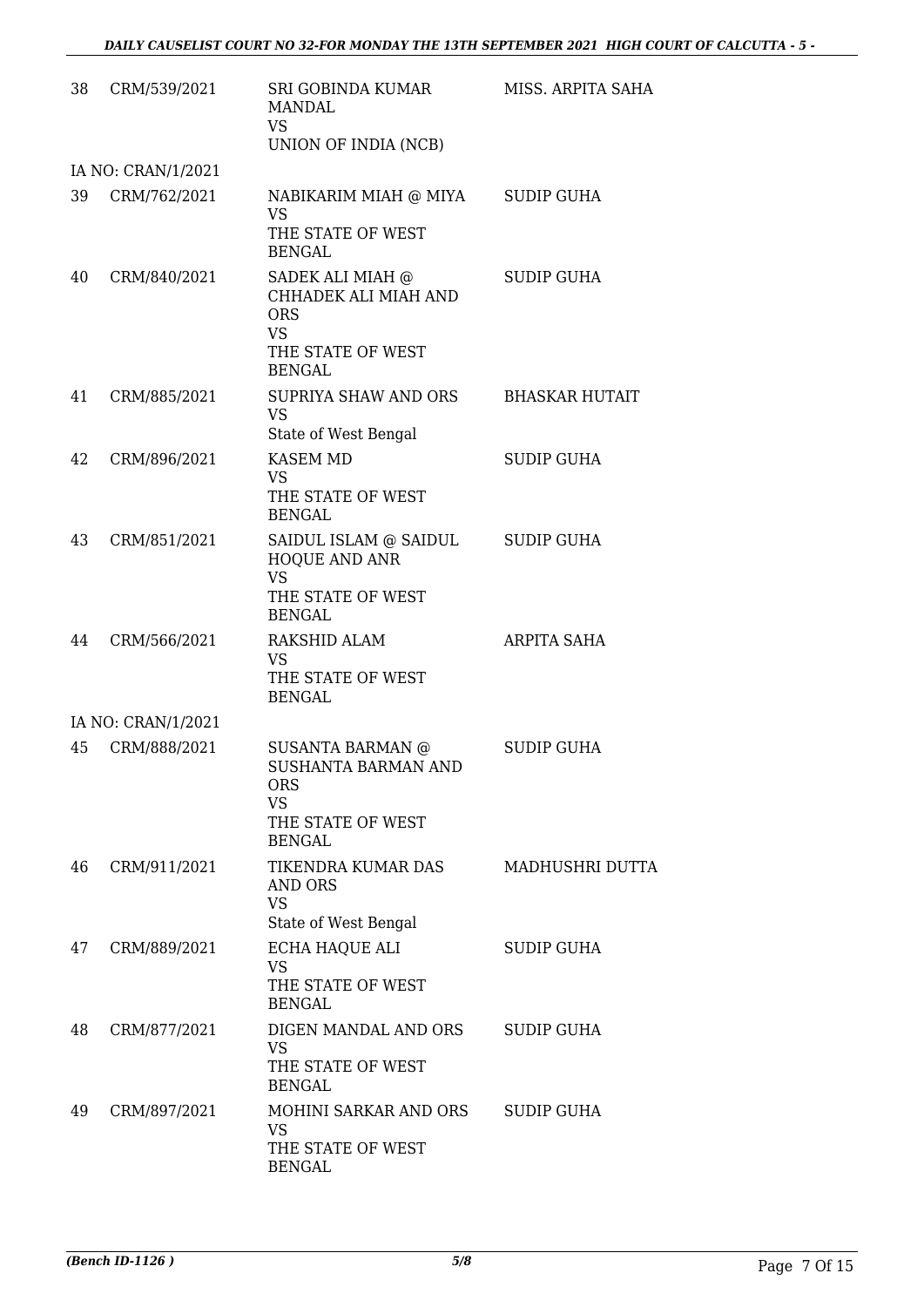| 50 | CRM/685/2021 | NABI HOSSAIN MIYA @<br><b>NAYAN AND ORS</b><br><b>VS</b><br>THE STATE OF WEST<br><b>BENGAL</b>                      | <b>SUDIP GUHA</b>                   |
|----|--------------|---------------------------------------------------------------------------------------------------------------------|-------------------------------------|
| 51 | CRM/893/2021 | <b>MAHESH ROY</b><br><b>VS</b>                                                                                      | MADHUSHRI DUTTA                     |
| 52 | CRM/686/2021 | State of West Bengal<br>SAHIDAR RAHAMAN @<br>SAHIDAR ALI AND ANR<br><b>VS</b><br>THE STATE OF WEST<br><b>BENGAL</b> | <b>SUDIP GUHA</b>                   |
| 53 | CRM/739/2021 | <b>BIMAL BARMAN</b><br><b>VS</b><br>THE STATE OF WEST<br><b>BENGAL</b>                                              | <b>SUDIP GUHA</b>                   |
| 54 | CRM/832/2021 | TAPAS ROY @ BAPPA AND<br><b>ORS</b><br><b>VS</b><br>THE STATE OF WEST<br><b>BENGAL</b>                              | <b>HILLOL SAHA</b><br><b>PODDER</b> |
| 55 | CRM/848/2021 | MAJIDUL HOQUE @<br><b>MAJIDUL HAQUE</b><br><b>VS</b><br>THE STATE OF WEST<br><b>BENGAL</b>                          | <b>HILLOL SAHA</b><br><b>PODDER</b> |
| 56 | CRM/864/2021 | HIRENDRA KUMAR SARKAR HILLOL SAHA<br>@ SAGAR<br><b>VS</b><br>THE STATE OF WEST<br><b>BENGAL</b>                     | <b>PODDER</b>                       |
| 57 | CRM/871/2021 | RAHUL MAHANTA<br>VS<br>State of West Bengal                                                                         | PRONOJIT RAY                        |
| 58 | CRM/880/2021 | KANAK DAS AND ORS<br><b>VS</b><br>THE STATE OF WEST<br><b>BENGAL</b>                                                | <b>SUDIP GUHA</b>                   |
| 59 | CRM/890/2021 | ABUYAL AZAD @ ABUAL<br>AJAD<br><b>VS</b><br>THE STATE OF WEST<br><b>BENGAL</b>                                      | <b>SUDIP GUHA</b>                   |
| 60 | CRM/907/2021 | ANIL BANSAL AND ANR<br>VS<br>State of West Bengal AND<br><b>ANR</b>                                                 | <b>SPTEWARY</b>                     |
| 61 | CRM/910/2021 | ANJALI BAIRAGI AND ANR<br><b>VS</b><br>State of West Bengal                                                         | JEENIA RUDRA                        |
| 62 | CRM/915/2021 | <b>MUNNA PRADHAN</b><br><b>VS</b><br>State of West Bengal                                                           | ANIRUDDHA<br><b>BHATTACHARYYA</b>   |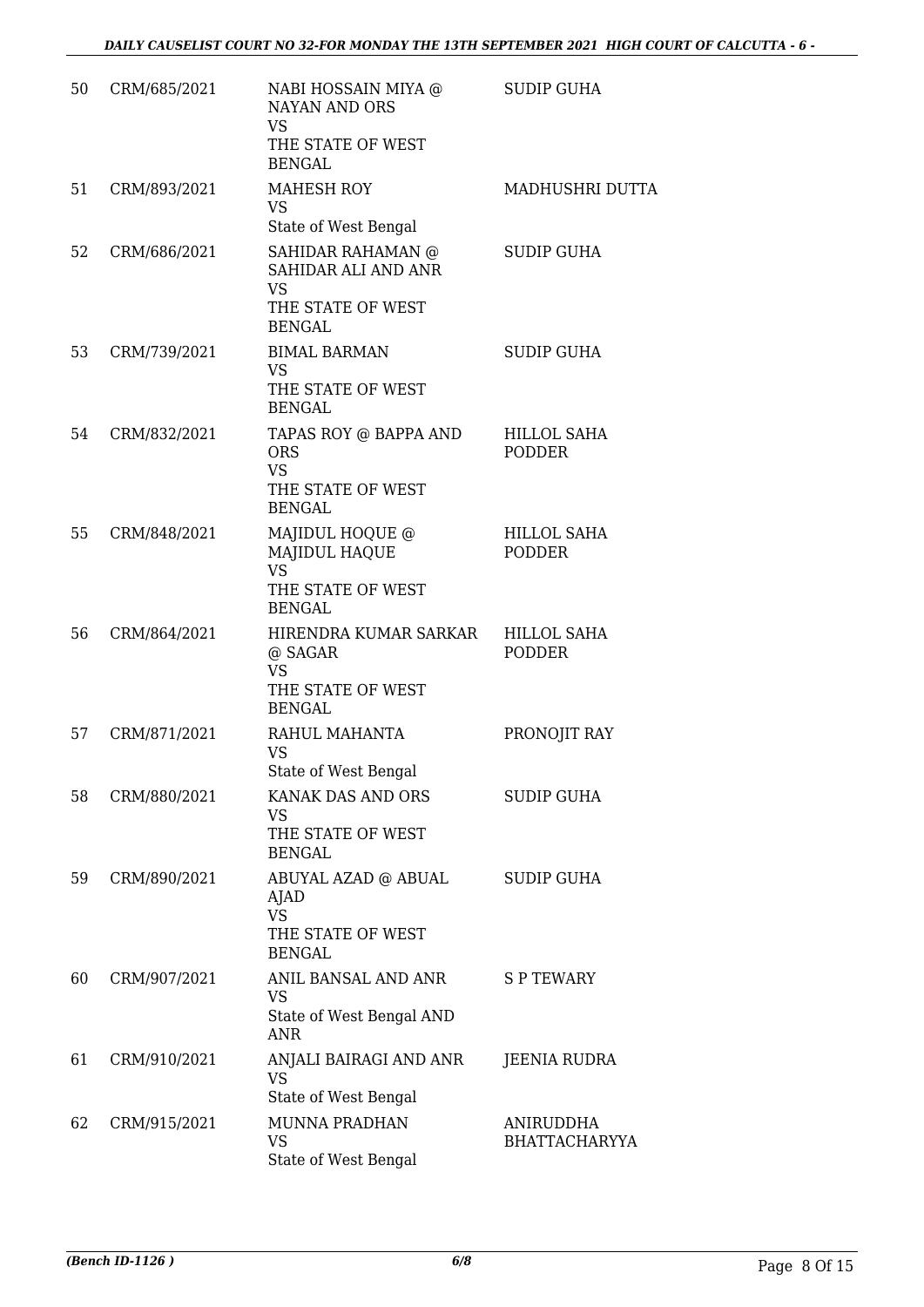| 63 | CRM/256/2021       | ABINASH BARMAN AND<br><b>ORS</b><br><b>VS</b><br>THE STATE OF WEST<br><b>BENGAL</b>                       | RATAN CHANDRA<br><b>ROY</b>         |
|----|--------------------|-----------------------------------------------------------------------------------------------------------|-------------------------------------|
|    | IA NO: CRAN/1/2021 |                                                                                                           |                                     |
| 64 | CRM/924/2021       | <b>SILAN GURUNG</b><br><b>VS</b><br>State of West Bengal                                                  | CHANDANA GHOSH                      |
| 65 | CRM/558/2021       | MAJIBAR RAHAMAN @<br>MOJIBAR RAHAMAN AND<br><b>ORS</b><br><b>VS</b><br>THE STATE OF WEST<br><b>BENGAL</b> | <b>HILLOL SAHA</b><br><b>PODDER</b> |
|    | IA NO: CRAN/1/2021 |                                                                                                           |                                     |
| 66 | CRM/484/2021       | DILIP KUMAR BARMAN AND<br><b>ORS</b><br><b>VS</b><br>THE STATE OF WEST<br><b>BENGAL</b>                   | <b>HILLOL SAHA</b><br><b>PODDER</b> |
|    | IA NO: CRAN/1/2021 |                                                                                                           |                                     |
| 67 | CRM/222/2021       | RAM KRISHNA SARKAR<br><b>VS</b><br>THE STATE OF WEST<br><b>BENGAL</b>                                     | <b>HILLOL SAHA</b><br><b>PODDER</b> |
|    | IA NO: CRAN/1/2021 |                                                                                                           |                                     |
| 68 | CRM/830/2021       | RABIN BARMAN AND ORS<br><b>VS</b><br>THE STATE OF WEST<br><b>BENGAL</b>                                   | <b>HILLOL SAHA</b><br><b>PODDER</b> |
| 69 | CRM/824/2021       | NIREN @ NIRENDRANATH<br><b>ROY</b><br>VS<br>THE STATE OF WEST<br><b>BENGAL</b>                            | ANIRBAN BANERJEE                    |
| 70 | CRM/919/2021       | AYON SARKAR AND ORS<br><b>VS</b><br>State of West Bengal                                                  | RATAN CHANDRA<br><b>ROY</b>         |
| 71 | CRM/458/2021       | <b>SAHEB ALI</b><br><b>VS</b><br>THE STATE OF WEST<br><b>BENGAL</b>                                       | <b>SUMAN SEHANABIS</b><br>(MANDAL)  |
|    | IA NO: CRAN/1/2021 |                                                                                                           |                                     |
| 72 | CRM/535/2021       | PROBIN BARMAN AND ANR<br><b>VS</b><br>THE STATE OF WEST<br><b>BENGAL</b>                                  | SABIR ALI                           |
|    | IA NO: CRAN/1/2021 |                                                                                                           |                                     |
| 73 | CRM/894/2021       | <b>SOMENATH BASU</b><br><b>VS</b><br>State of West Bengal                                                 | <b>GOUTAM MISRA</b>                 |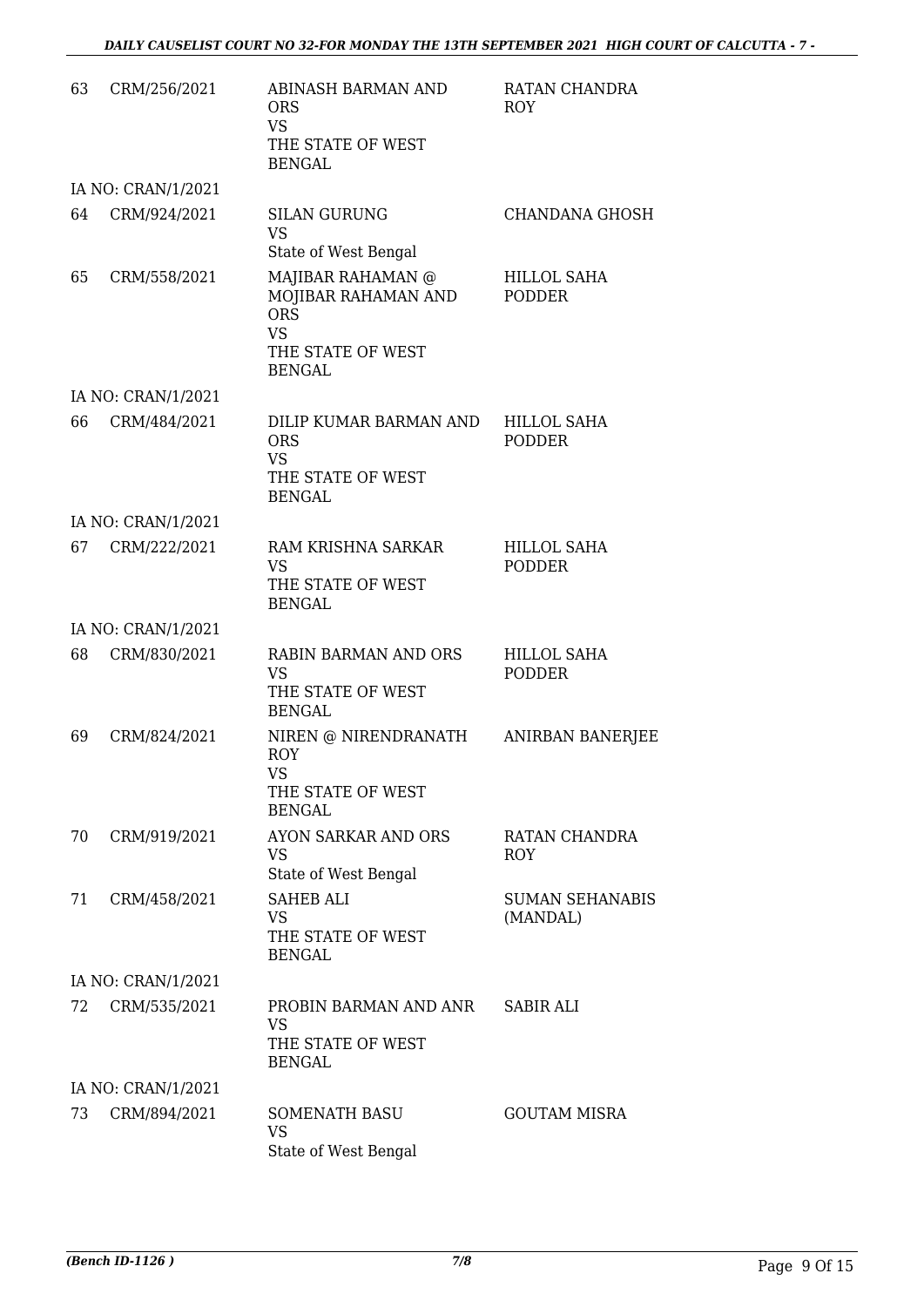| 74 | CRM/936/2021 | PARITOSH SHARMA<br>VS<br>State of West Bengal | MALAY DHAR   |
|----|--------------|-----------------------------------------------|--------------|
| 75 | CRM/937/2021 | KARAN MALIK<br>VS<br>State of West Bengal     | JEENIA RUDRA |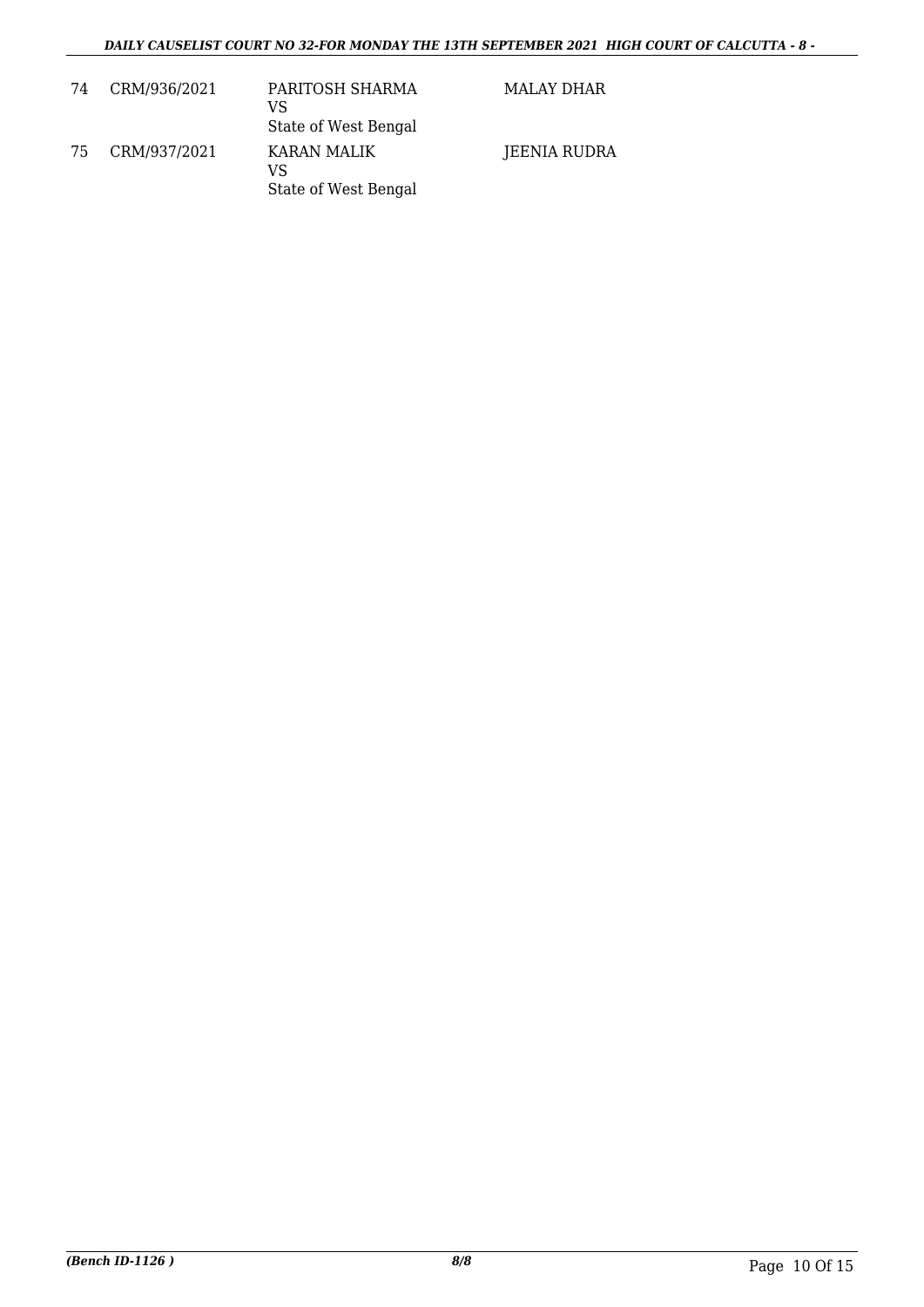

**DAILY CAUSELIST For Monday The 13th September 2021**

**COURT NO. 29**

**DIVISION BENCH (DB - IX)**

**AT 11:00 AM**

**HON'BLE JUSTICE DEBANGSU BASAK HON'BLE JUSTICE ANANDA KUMAR MUKHERJEE (VIA VIDEO CONFERENCE)**

**FROM PRINCIPAL BENCH**

#### **APPLICATION FOR BAIL**

|   | CRM/934/2021 | DINESH SINGH@MUNNA<br><b>BHAI</b><br>VS<br>State of West Bengal | <b>HABIBUR RAHAMAN</b>             |
|---|--------------|-----------------------------------------------------------------|------------------------------------|
|   |              | <b>APPLICATION FOR ANTICIPATORY BAIL</b>                        |                                    |
| 2 | CRM/926/2021 | OM PRAKASH UPADHAYAY<br>VS<br>State of West Bengal              | <b>ABHMANYU</b><br><b>BANERJEE</b> |
| 3 | CRM/933/2021 | <b>SUKUMAR MANDAL</b><br>VS<br>State of West Bengal             | <b>ALOK BHOWMIK</b>                |
| 4 | CRM/935/2021 | <b>ASRAFUL ALAM</b><br>VS<br>State of West Bengal               | MADHUSHRI DUTTA                    |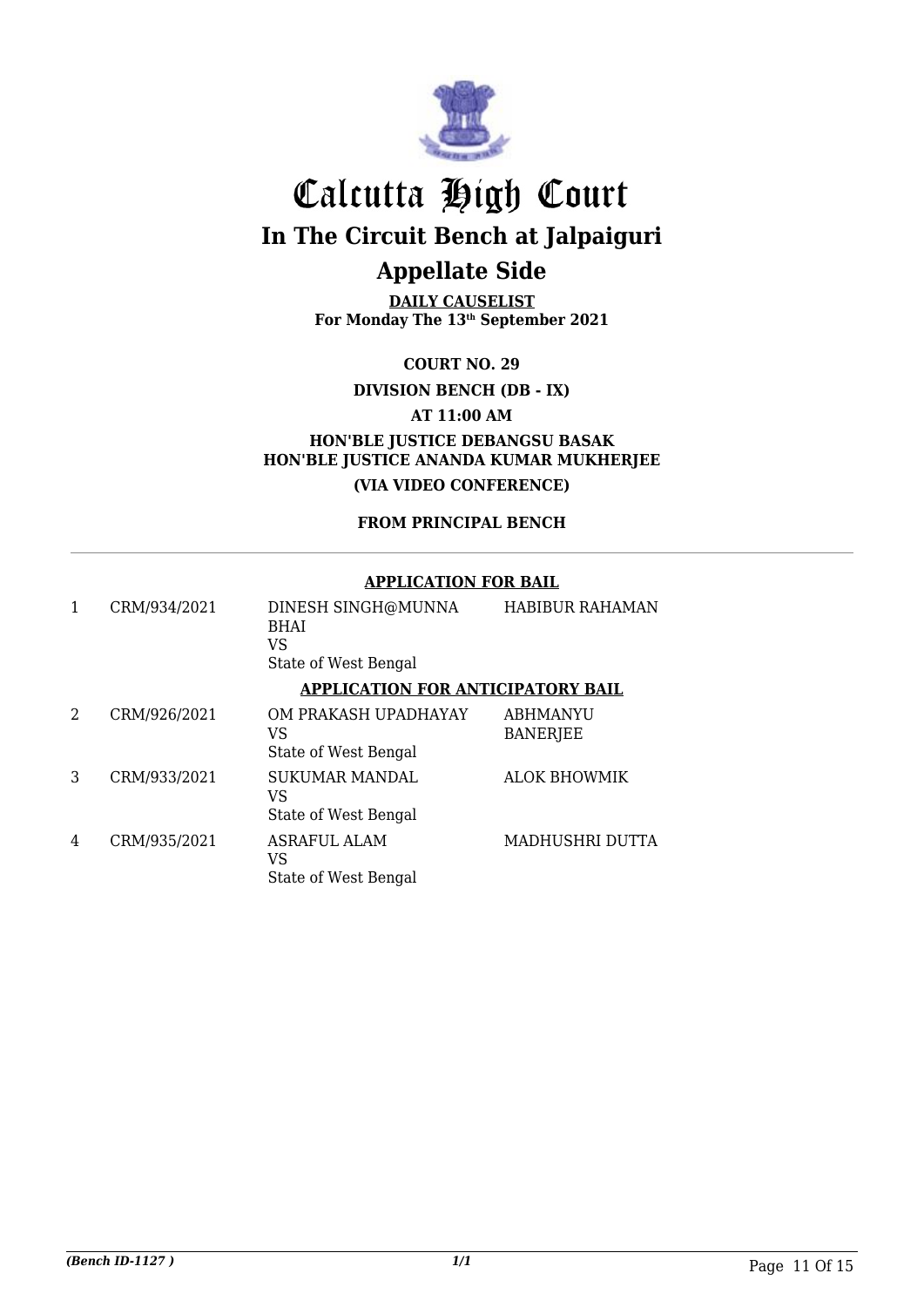

**DAILY CAUSELIST For Monday The 13th September 2021**

> **COURT NO. 19 SINGLE BENCH (SB-VII)**

**HON'BLE JUSTICE SHAMPA SARKAR**

#### **MOTION**

1 WPA/1214/2021 PADMA ROY

VS STATE OF WEST BENGAL AND ORS.

ABHIMANYU BANERJEE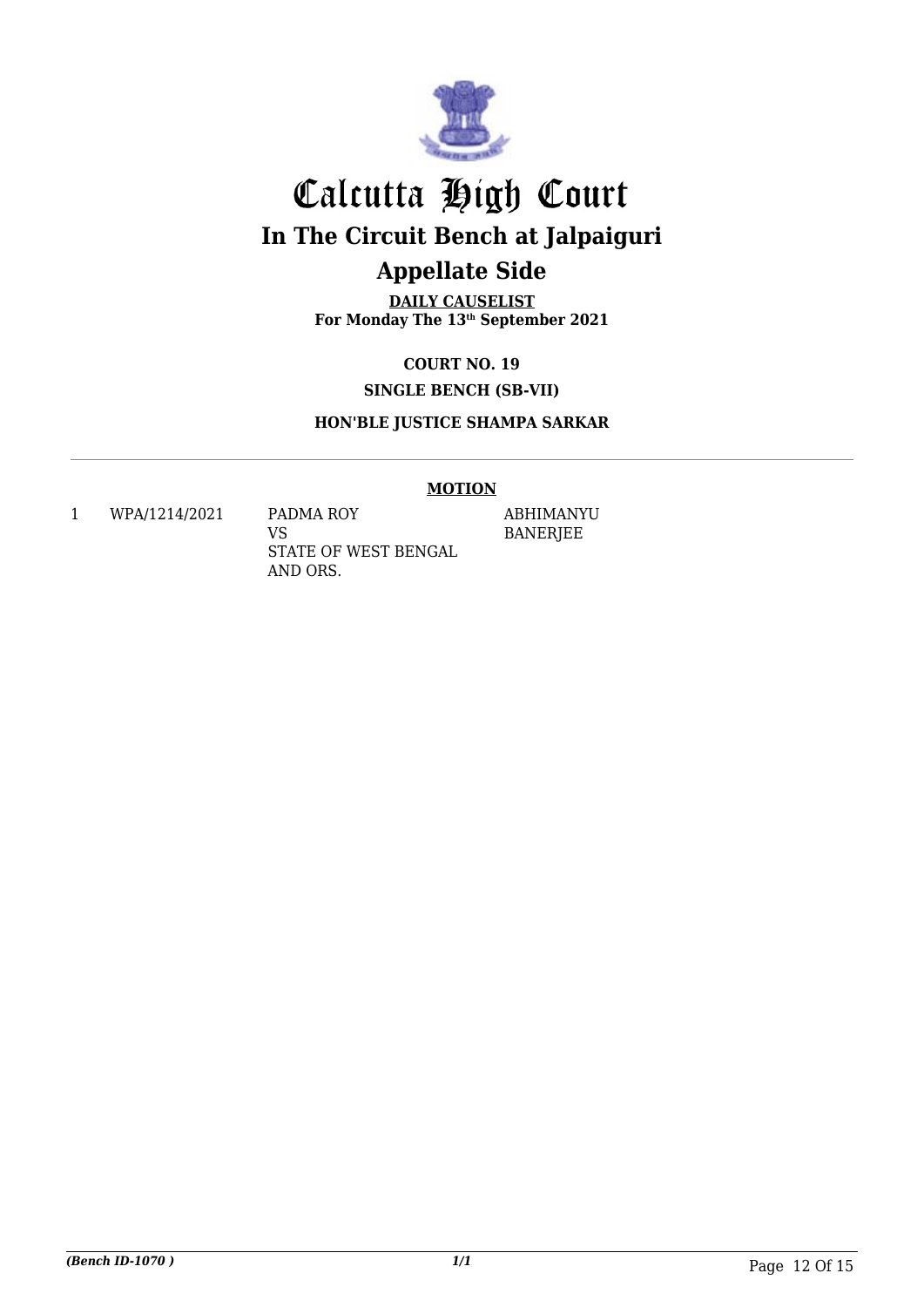

**DAILY CAUSELIST For Monday The 13th September 2021**

**COURT NO. 10 SINGLE BENCH (SB - XV) AT 11:00 AM HON'BLE JUSTICE SUVRA GHOSH**

#### **(VIA VIDEO CONFERENCE)**

#### **FROM PRINCIPAL BENCH**

#### **MOTION**

| 1 | WPA/1099/2021 | ANJALI SUTRADHAR AND<br><b>ORS</b><br>VS.<br>Union of India AND ORS              | <b>AVIROOP</b><br><b>BHATTACHARYA</b> |
|---|---------------|----------------------------------------------------------------------------------|---------------------------------------|
| 2 | WPA/1091/2021 | <b>SUSHILA BARMAN</b><br><b>VS</b><br>THE STATE OF WEST<br><b>BENGAL AND ORS</b> | <b>SUBHASISH MISRA</b>                |
|   |               | <b>HEARING</b>                                                                   |                                       |
| 3 | WPA/1124/2021 | <b>HARISH ROY</b><br>VS<br>Union of India AND ORS                                | ARINDAM DAS                           |
| 4 | WPA/1132/2021 | <b>SUNIYA DAS</b><br><b>VS</b><br>Union of India AND ORS                         | ARINDAM DAS                           |
| 5 | WPA/1133/2021 | <b>BINODINI ROY</b><br>VS<br>Union of India AND ORS                              | <b>ARINDAM DAS</b>                    |
| 6 | WPA/1126/2021 | <b>DULAL KRISHNA DAS</b><br>VS.<br>Union of India AND ORS                        | <b>ARINDAM DAS</b>                    |
| 7 | WPA/1125/2021 | <b>SAMPA BASU</b><br>VS.<br>Union of India AND ORS                               | <b>ARINDAM DAS</b>                    |
| 8 | WPA/1127/2021 | NILKAMAL ROY<br><b>VS</b><br>Union of India AND ORS                              | <b>ARINDAM DAS</b>                    |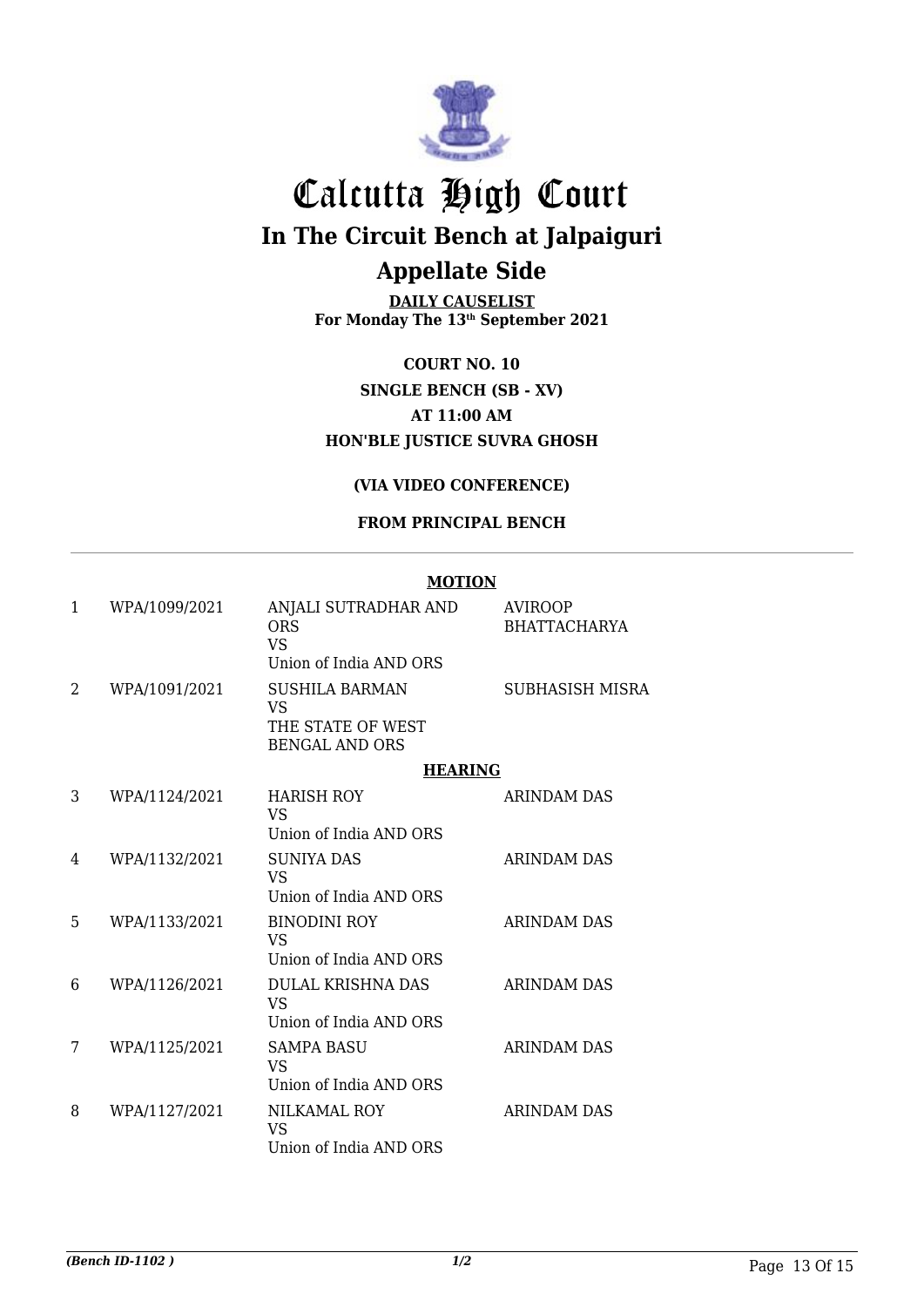9 WPA/1130/2021 PROSENJIT DAS

VS Union of India AND ORS ARINDAM DAS